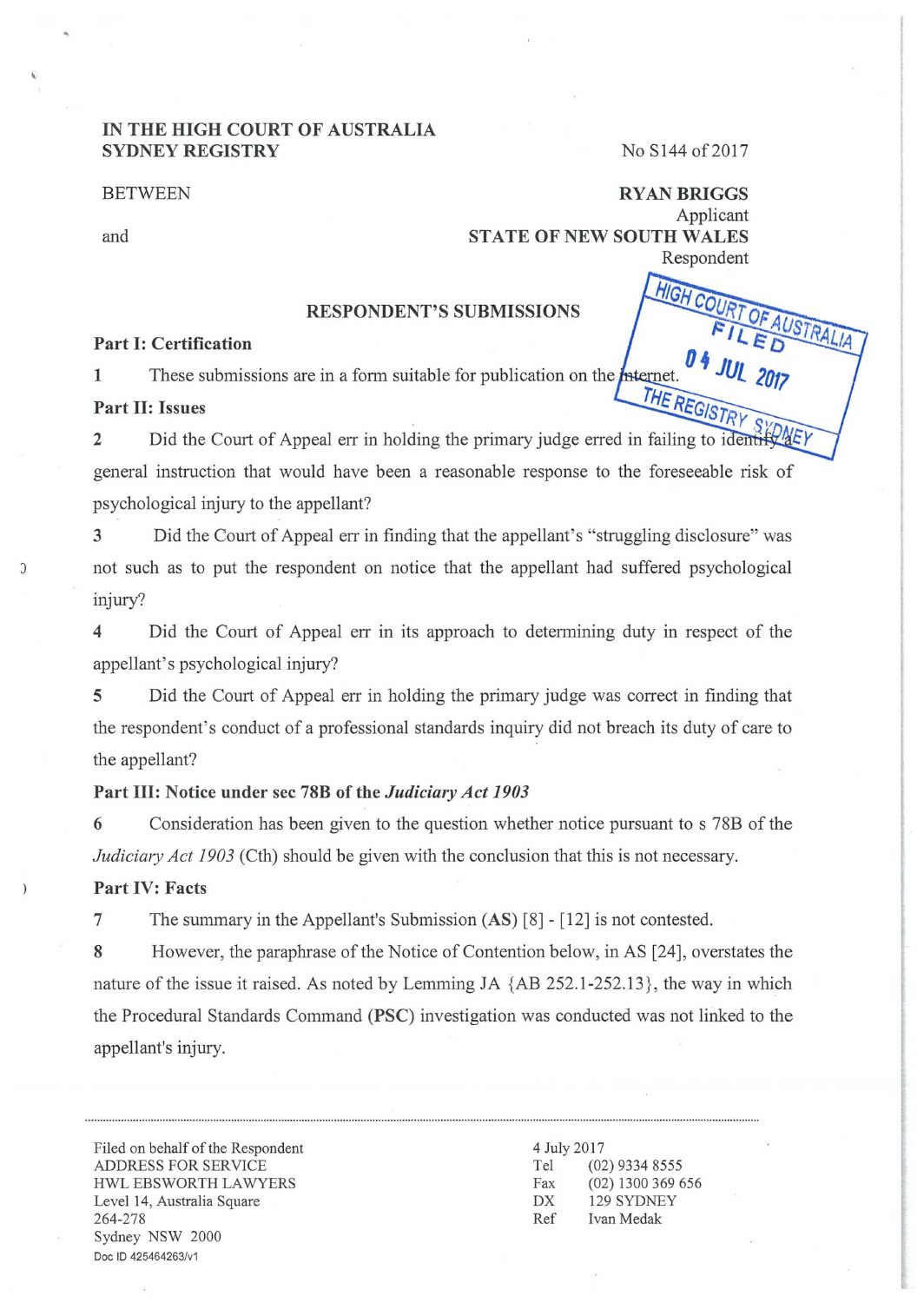#### **Part V: Legislation**

9 The appellant's statement of applicable legislation is accepted.

### **Part VI: Argument**

**10** The respondent makes four principal submissions. First, in answer to ground 2 of the notice of appeal, the particulars to the appellant's statement of claim at first instance {AB 222-3} failed to identify the general system that should have been postulated, or the general instruction that should have been given, but was not. The primary judge erred in failing to identify a general instruction that would have been a reasonable response to the foreseeable risk of psychological injury and the Court of Appeal was not in error in holding that the o primary judge had so failed {AB 248.59-249.2}

**11** Second, also in answer to ground 2 of the notice of appeal, the Court of Appeal was not in error in finding the appellant's "struggling disclosure" {AB 219.50-.55} did not objectively convey, in the circumstances known to the supervisor to whom they were made, Detective Inspector Sipos, the meaning that the appellant was suffering psychological injury {AB248.49-53}. The disclosure is more properly characterised as a request for a break.

**12** Third, in answer to ground 3 of the notice of appeal, the Court of Appeal was not in error in finding that the respondent had no duty to inquire for evident signs warning of the possibility of psychological injury, and was correct to find that it was not clear what the New South Wales Police Force **(NSWPF)** should have done after the "struggling disclosure"  $\{AB248.35-39\}.$ 

**13** Fourth, in answer to ground 4 of the notice of appeal, the imposition of a duty is inconsistent with the statutory command that complaints of police misconduct be investigated in an effective and timely manner. The statutory obligation to carry out an effective and timely investigation cannot be defeated by the guidelines for investigation.

#### **Ground2**

 $\rightarrow$ 

**14** Liability for an employee's psychological injury can only arise where, in all the circumstances, the psychological injury was reasonably foreseeable: *Tame v New South Wales*  (2002) 211 CLR 317, [2002] HCA 35 and on a prospective analysis of the facts, the employer has failed to put into place precautions amounting to a reasonable response to the foreseeable risk of harm: *Wyong Shire Council v Shirt* (1980) 146 CLR 40, [1980] HCA 12 per Mason J at [14], *Vairy v Wyong Shire Council* (2005) 223 CLR 422, [2005] HCA 62 at [128] *Roads and Traffic Authority (NSW) v Dederer* (2007) 234 CLR 330, [2007] HCA 42 at [65]. In the case of swom police officers, who are members of a disciplined service and who may be required to witness and attend distressing incidents, psychological injury is reasonably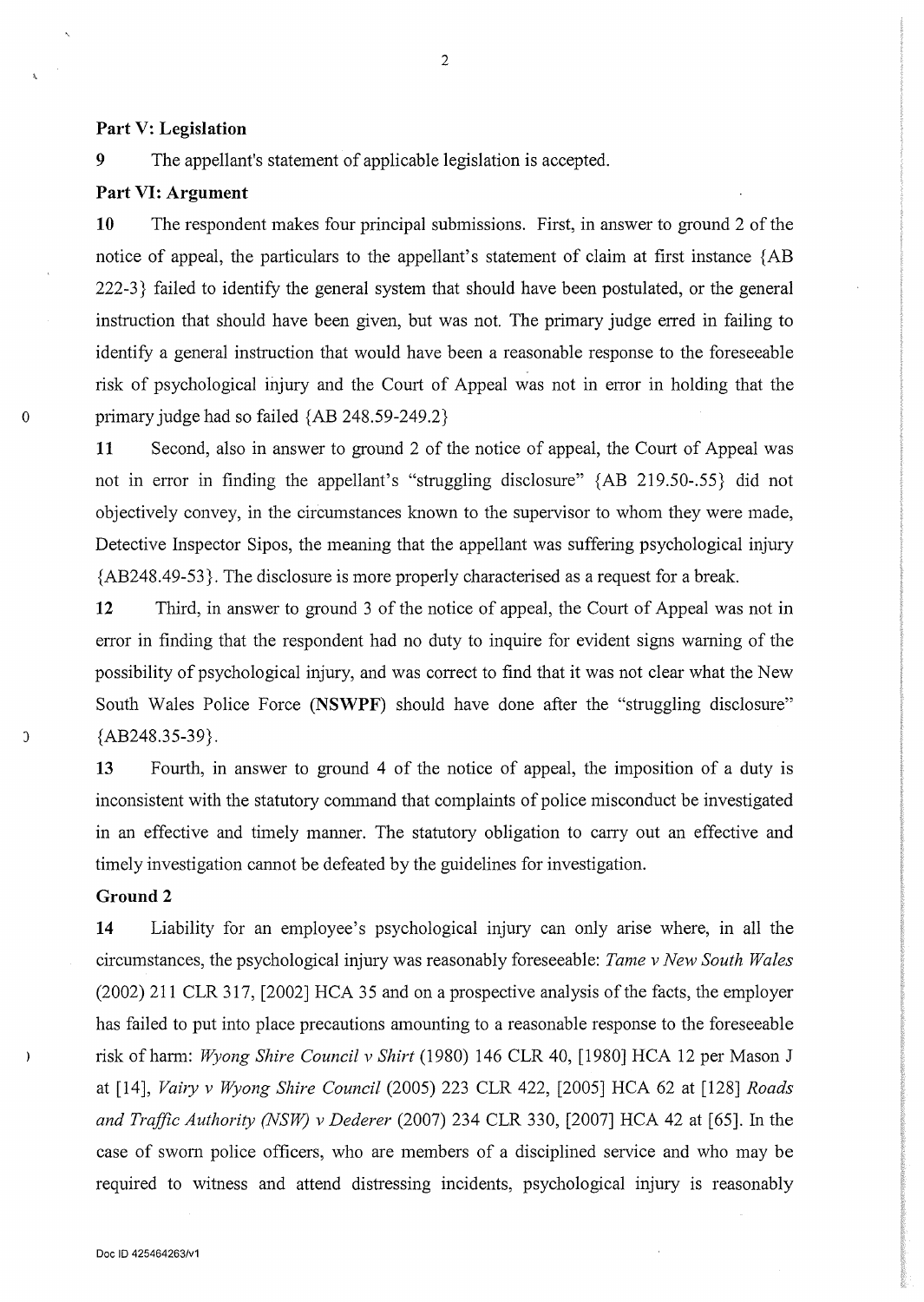foreseeable. However, the Commissioner of the NSWPF will not have breached the duty of care if he or she postulates a system or makes a general instruction reasonably designed to minimise the risk of the foreseeable psychological harm complained of. A plaintiff police officer may prove breach by demonstrating that he or she sustained psychological injury in circumstances where a system should have been postulated, or a general instruction given, to minimise the risk of the psychological harm complained of, but was not postulated or given. This requires the plaintiff police officer to identify the general system that should have been postulated, or the general instruction that should have been given, but was not: *State of New South Wales v Fahy* (2007) 232 CLR 486, [2007] HCA 20 per Gummow and Hayne JJ at  $[62]$ .

15 The Court of Appeal did not err in holding that the particulars to the appellant's statement of claim at first instance failed to identify the general system that should have been postulated, or the general instruction that should have been given, but was not. The particulars of negligence alleged by the appellant at first instance were set out in full by the primary judge  ${AB 129.14-129.44}$ . Apart from generalisations  ${AB 129.30, .50, 130.21}$  none of the particulars articulated a general system that should have been postulated or a general instruction that should have been given by the respondent in performance of its duty of care to New South Wales police officers in the position of the appellant. The particulars are not prospective. His Honour stated the correct principle, that the court should apply a prospective ) analysis of precautions "amounting to a reasonable response' to the foreseeable risk of harm in respect of the particulars of negligence {AB 130.55-58} and appeared to remind himself of these principles throughout his judgement. However, his Honour did not apply the principle to the particulars of negligence before him by finding that they failed to particularise the prospective duty claimed to have been breached. Further, in finding that the respondent had breached its duty of care to the appellant by Detective Inspector Sipos failing to "initiate an inquiry' of the appellant as to his well being, {AB 146.40-48, 147.1-9} the primary judge himself failed to identify a general instruction that would have been a reasonable response to the foreseeable risk of the psychological injury complained of, whether particularised by the appellant or not.

16 The Court of Appeal also set out the appellant's particulars of negligence in full {AB 222.55-223 .50}. The court noted that the particulars failed to articulate a general instruction that should have applied to all New South Wales police officers comparable to the appellant, or the means by which that instruction should have been carried out {AB 224.11-.18} and that the deficiencies were not cured in the course of the primary hearing  ${AB 224.11-.18}$ . In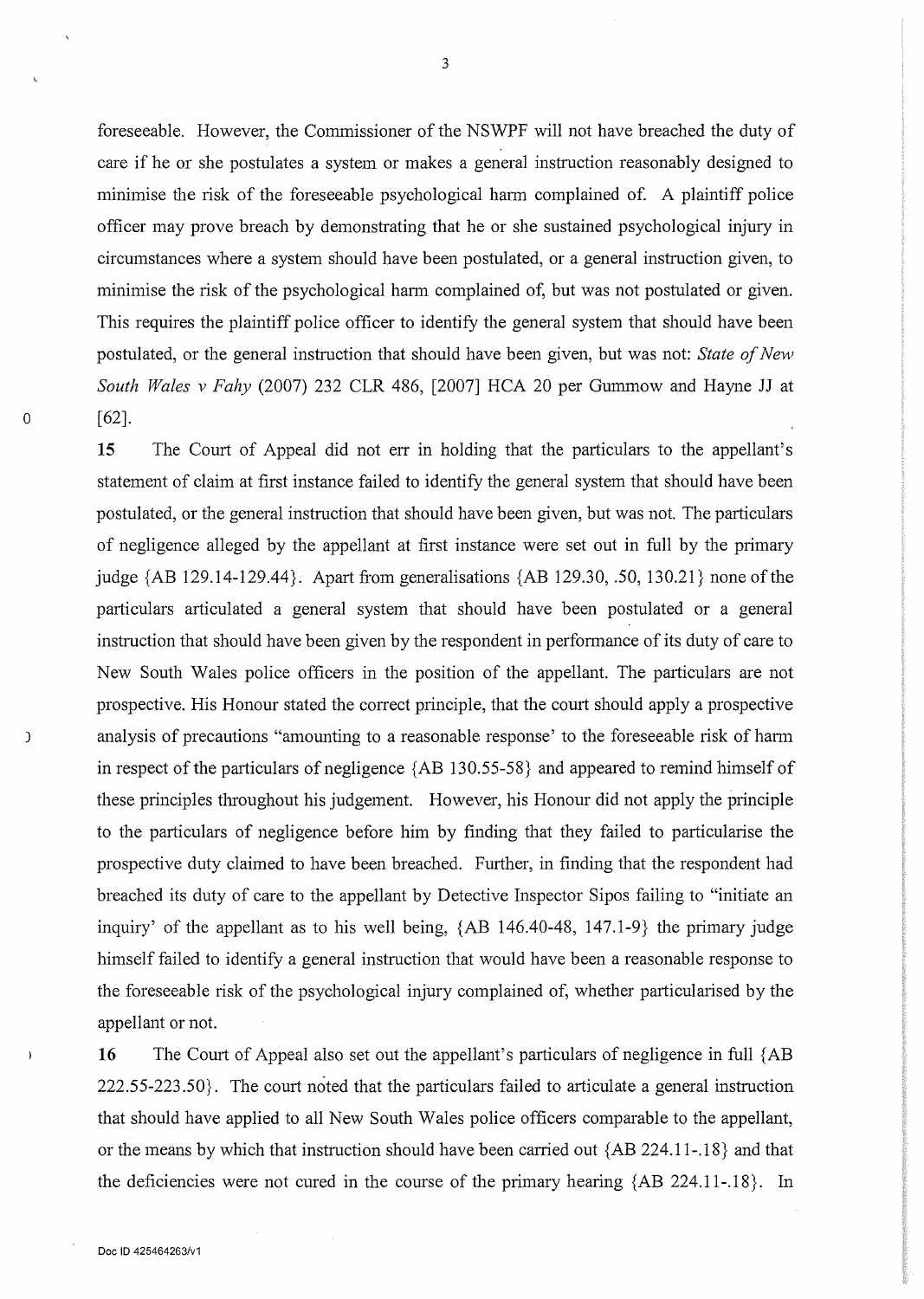respect of the struggling disclosure, the Court of Appeal held that "the same errors as identified above" affected the primary judge's finding on this point {AB 243.26}. Those errors were identified by the Court of Appeal in its consideration of the period July 2003 – July 2011, which is not the subject of appeal to this Court {AB 284.13}. Those errors were held by the Court of Appeal to be that the primary judge had failed to identify the general instruction which should have been prescribed {AB 237.54-59}, leading to the conclusion that the primary judge had engaged in 'impermissible hindsight-based reasoning' {AB 243.9}.

17 The Court of Appeal did not err in holding that the primary judge erred in finding a breach of duty in respect of the struggling disclosure. The struggling disclosure of July 2011 o made by the appellant to his supervisor, Detective Inspector Sipos, was given in oral evidence in chief by the appellant  ${AB 48.3-.5}$ . Detective Inspector Sipos, called by the respondent, had no more than a vague recollection of the conversation and gave evidence that he thought the conversation was about the appellant wanting to work regular hours and not work nightshifts {AB 49.41-.49}. Under cross examination, Detective Inspector Sipos could not recall the conversation, but conceded that if the appellant had made a disclosure that he was 'struggling', he would have had an obligation 'to investigate what it was he was struggling with' {AB51.16-.20}. The primary judge accepted the appellant's evidence that the struggling disclosure related to the issue of how the appellant was reacting to situations in the course of his work, and that the appellant expected, as a consequence of his conversation with ) Detective Inspector Sipos, that he would be given a non-operational role on his return from leave {AB 49.59-50.2; 51.24-28}. The primary judge found:

> ... that disclosure ought to have operated as a signal or a cue to his superior officer that something may be amiss with the [appellant] and this needed to be investigated or explored by discussion with him in accordance with the obligation conceded by Inspector Sipos {AB 51.42-46}.

18 In considering the primary judge's findings on the struggling disclosure, the Court of Appeal acknowledged that the appellant was applying for a theoretical demotion and had used the word 'struggling' to his supervising officer {AB 243.22-25}. But the court also referred to difficulties in the appellant's private life at the time of the struggling disclosure - the appellant's wife had unexpectedly fallen pregnant with twins, was unwell during the pregnancy and the appellant had taken 'a deal of' leave during the pregnancy, and the appellant was working twelve hour shifts two hours drive from his home {AB 243.29-.30, .49-53}. The Court of Appeal inferred that Detective Inspector Sipos knew of these matters when the appellant made the struggling disclosure, concluding:

4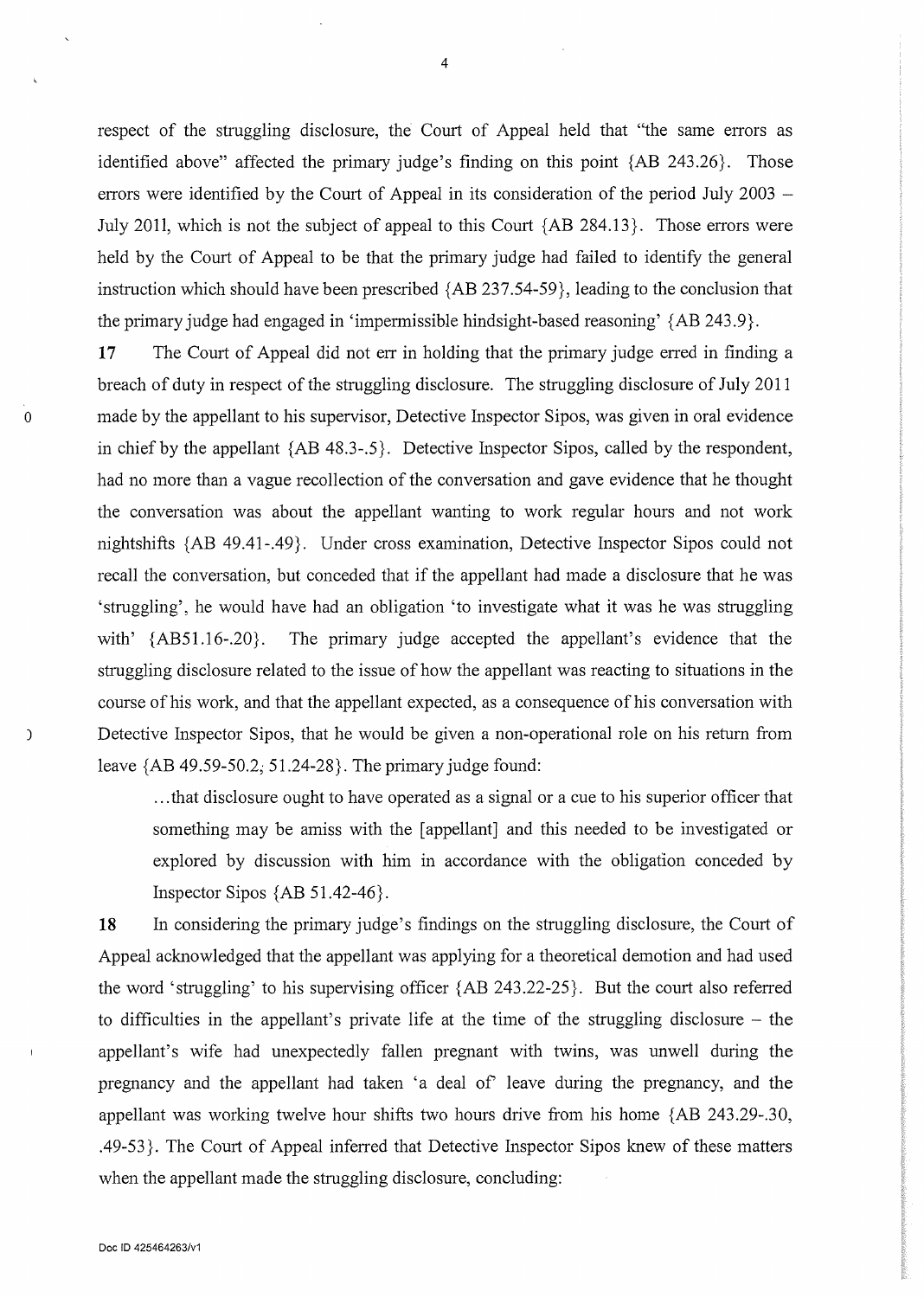I would readily infer that all those matters were known to Detective Inspector Sipos when he used the words struggling. Detective Inspector Sipos must have known of his lengthy commute, and must have been aware of the lengthy period of leave he had taken while his wife was in hospital. These matters were apt to have placed an important and non-work related context against which a statement that Mr Briggs was 'struggling' was to be considered {AB 243.57- 244.9.

19 The Court of Appeal did not err in drawing the inference. Under cross examination, Detective Inspector Sipos stated he knew of the long distances travelled by the appellant to work {T234.40-.43}. As the appellant's supervisor at Rose Bay, Detective Inspector Sipos o would also have been aware of the appellant's absences on leave during the time the appellant was stationed at Rose Bay. The primary judge found that Detective Inspector Sipos should have been aware that the appellant attended the Gap in cases of suicide and attempted suicide {AB 146.31-.38}. However, more importantly, the primary judge found that the appellant suffered 'cumulative stresses' related to his work before he was stationed at Rose Bay {AB 146.9-.13}. It is less likely that Detective Inspector Sipos would have been intimately aware of these stresses. As the primary judge made no express finding as to exactly what was reasonably known to Detective Inspector Sipos at the time of the struggling disclosure, the Court of Appeal was entitled to draw an inference that was not contrary to his Honour's findings of fact.

20 The Court of Appeal did not err in stating that the proper question was what should an officer, in the position of Detective Inspector Sipos, have been expected to understand from what was conveyed to him by the appellant {AB 244.24-.27}. The appellant did not make a direct statement of his psychological distress and the reasons for it. The primary judge characterised the struggling disclosure as an 'intimation' {AB 55.43, 56.19}. It was open to the Court of Appeal to find that in the circumstances known to an officer in the position of Detective Inspector Sipos at the time the appellant made the struggling disclosure, the words used by the appellant did not reasonably convey that the appellant was suffering from a psychological disorder or that intervention was warranted {AB 244.40-.45}. The disclosure is more properly characterised as a request for a break. It is, with respect, not to the point to say that Detective Inspector Sipos should have reacted to the fact that the position of brief handling manager was not a Sergeant's position. Under cross examination, Detective Inspector Sipos stated that in some stations, brief handling managers were sergeants and that what the appellant said 'wouldn't have been a strange request' {T231.12-.13}. The appellant's request for an appointment as a brief handling manager was perfectly consistent

5

 $\lambda$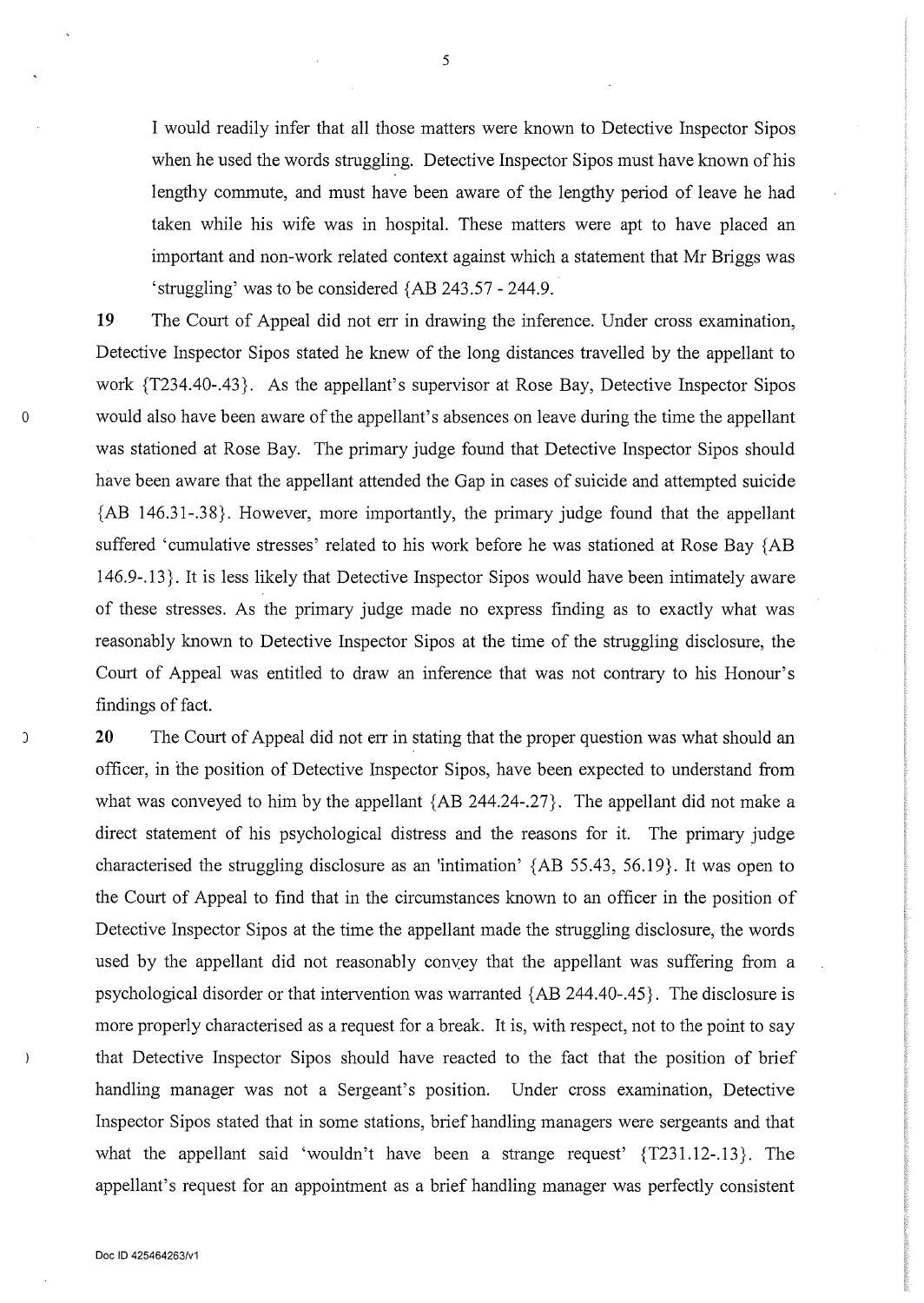with his statement that he 'needed a break' {AB 219.3}, and Detective Inspector Sipos' understanding that the appellant was seeking a position with 'regular hours in the day shift' {AB 230.48-.49}.

**21** The court did not err in finding that Detective Inspector Sipos' concession that he had an obligation to investigate a disclosure that an officer was 'struggling' was not determinative of the question. It was a legal question for the court to determine whether Detective Inspector Sipos had an obligation to investigate {AB 245.16-.24}. Detective Inspector Sipos' obligation in respect of the struggling disclosure is determined by reference to the construction of what the appellant's words would have reasonably conveyed to an officer in 0 the position of Detective Inspector Sipos at the time they were uttered.

22 The Court of Appeal did not err in finding that, even if Detective Inspector Sipos had made an inquiry, it was likely that the appellant would have refened to domestic matters. The court refened to the application for a special circumstances transfer to the Central Coast of November 2011 - exhibit D set out in the reasons of the judge at first instance {AB 54.56-  $55.22$ } – in which the appellant disclosed that his reasons for requesting the transfer were the circumstances surrounding his wife's pregnancy and his long commutes to work  ${AB 243.48}$ -56}. Exhibit D is evidence that was not created for the purpose of the appellant's proceedings against the respondent. It gives an objective account of what the appellant most likely would have said if pressed by Detective Inspector Sipos in July 2011.

## ) **Ground 3**

**23** Where a person is engaged to perform stated duties, the person is assumed to consider that he or she can do the job, unless he or she gives evident signs waming of the possibility of psychological injury. Infonnation *later* acquired by the entity owing the duty about the vulnerability of the person to psychological injury does not qualify the duty of care *Koehler v Cerebos (Aust) Ltd* (2005) 222 CLR 44, [2005] HCA 15 per McHugh, Gummow, Hayne and Heydon JJ at [36] (italics in original). Although *Koehler* was concemed with a duty of care arising out of a contract of employment, there is no reason to think that the appellant's service relationship with the NSWPF made it any less likely that he would be assumed to consider that he could do the job.

**24** In the absence of disclosure by the employee, an employer has a limited duty to inquire for evidence signs waming of the possibility of psychological injury. In *Hegarty v Queensland Ambulance Service* (2007) Aust Torts Reports 81-919, [2007] QCA 366, Keane JA at [41]-[46], [97] commented on the limits of an employer's duty to inquire into its employee's psychological health, given employees' reasonable expectations of autonomy: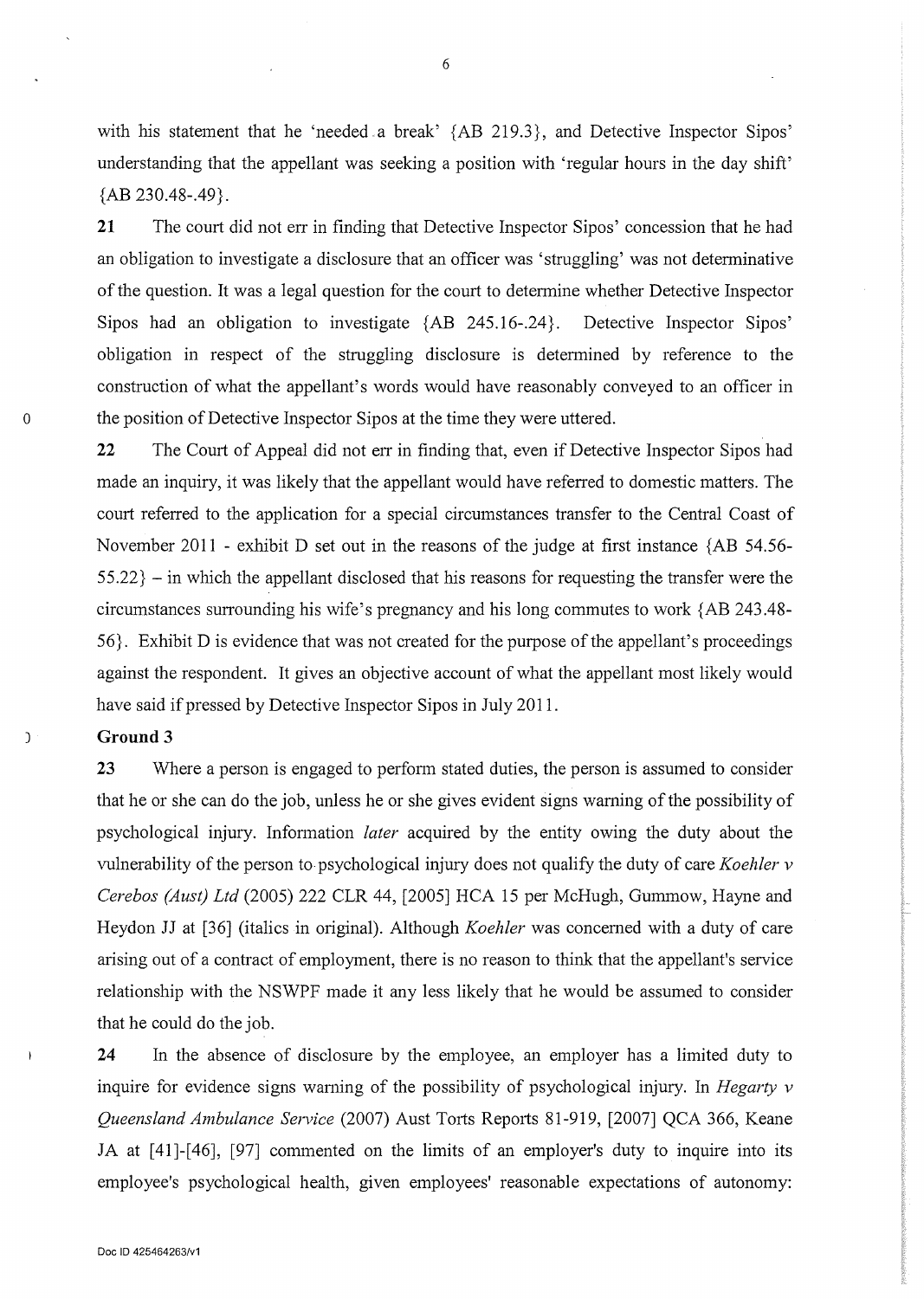(See also *NSW v Fahy* (2007) 232 CLR 486 at 508-9 [69]). The autonomy of an individual is not absolute and *CAL No 14 PIL v Motor Accident Board* (2009) 239 CLR 390, [290] HCA 47 per Gummow, Heydon and Crennan JJ at [38] suggests categories of persons, including employees, to whom a greater duty may be owed than to others. However, in *Comcare v PVYW* (2013) 250 CLR 246, [2013] HCA 41 Haegler J in dissent at [151] held that the modem employment relationship respects the autonomy and privacy of an employee. His Honour's comment was aimed at the degree to which an employer, in characterising whether a worker is in the course of employment for the purposes of the workers compensation legislation, could enquire into "personal choices made by an employee, hour-by-hour or o minute-by-minute".

25 The Court of Appeal did not err in holding that Detective Inspector Sipos had not acted unreasonably in not inquiring further. The court referred to the element of hindsight reasoning involved in the primary judge holding that he should have {AB 247.9-.19}. The hindsight reasoning carried with it the implication that Detective Inspector Sipos was obligated to expressly inquire as to the appellant's psychological health, a proposition that was expressly rejected by the Court of Appeal {AB 247.22-248.1 }. The respondent was entitled to assume that the appellant considered that he could do his job unless he gave an evident sign warning of the possibility of psychological injury. In the absence of such a sign, considerations of autonomy in the modem employment relationship imposed no duty on the respondent to inquire. Whether the appellant gave such a sign turns on the quality of the struggling disclosure of July 2011. For the reasons submitted, the struggling disclosure would not have conveyed to a police officer in the positon of Detective Inspector Sipos a warning that the appellant may possibly be suffering from psychological injury. It followed there was no duty on the respondent to inquire further.

26 McColl JA's concurring judgement {AB 9.40-19.31} rises no higher than a disagreement on a policy issue that was peripheral to the outcome of the appeal. Her Honour's remarks indicate the tension between employees' dignity and 'entitlement to be free of harassment', and the proper discharge of an employer's duty where it employs foreseeably traumatised employees. However, although she holds that the courts should, in general, 'not be timid about the need to ameliorate the risk' which may involve some intrusion into employees' private affairs,  ${AB 191.1-5}$  her Honour does not suggest what the limits of the mutual obligations are, the limit of the employer's duty to ameliorate the risk on the one hand, and the limit of the employee's tolerance of loss of autonomy on the other. Still less does her

 $\mathcal{E}$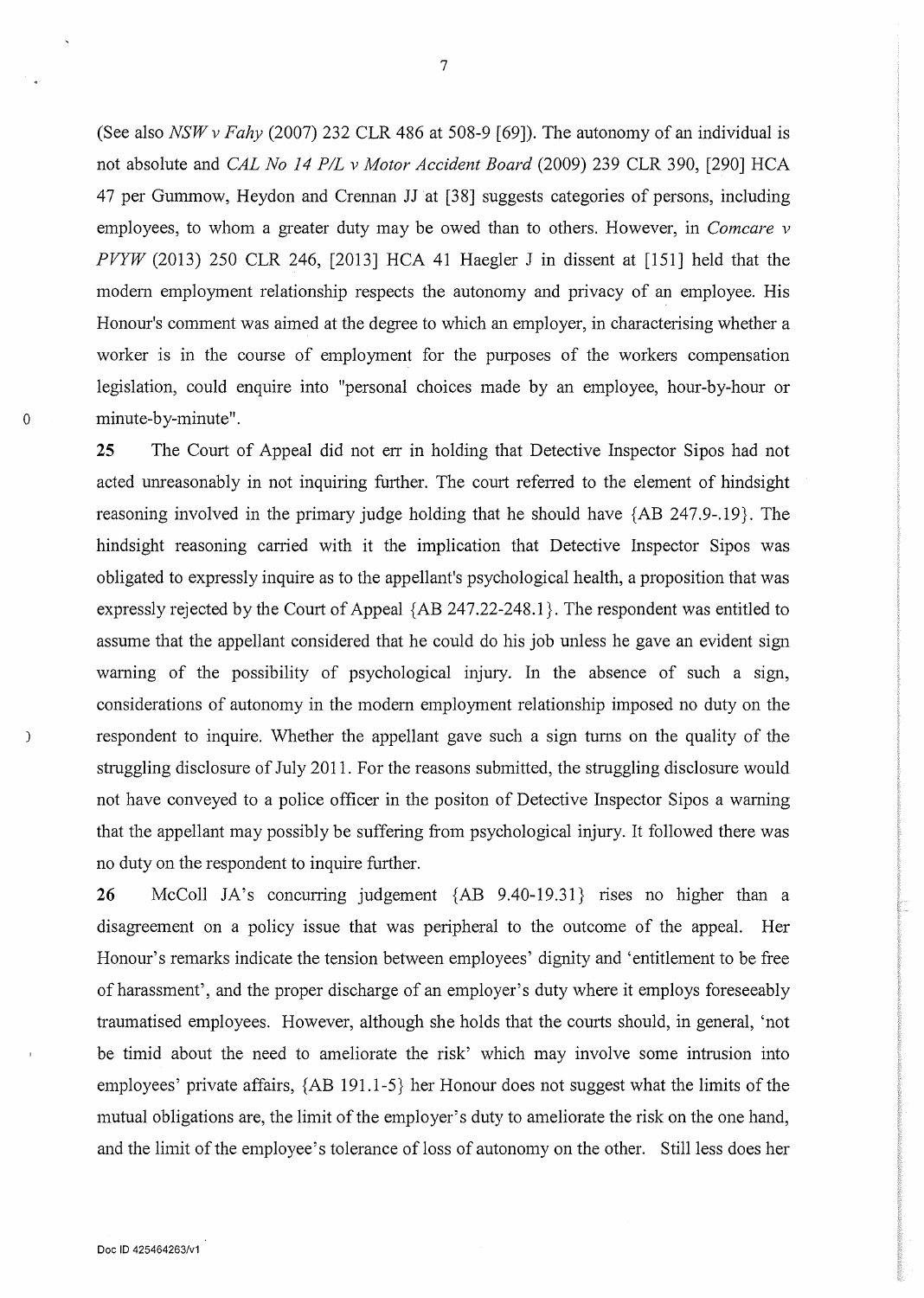Honour indicate the respective limits of the obligations of the NSWPF and officers in the position of the appellant.

## **Ground4**

27 The duty of care owed by the Commissioner of the NSWPF to the New South Wales police officers arises from legislation, delegated legislation and, if there is one, the contract of employment: *State of New South Wales v Fahy* (2007) 232 CLR 486, [2007] HCA 20 per Gummow and Hayne JJ at [18]. The appellant had no contract of employment. Rather, his service relationship with the NSWPF arose out of his oath under s 13 of the *Police Act* 1990 and his consequent obligation under s 14 of the Act to carry out his common law and statutory 0 duties as a police officer. The appellant was obligated to carry out duties as determined by the Commissioner of the NSWPF pursuant to s 8 of the Act, and obey lawful orders and directions given to him to perform such duties. As the duties owed by and to the appellant arose out of legislation and delegated legislation, the scope of the duty of care owed by the Commissioner of the NSWPF to the appellant must be determined by reference to the relevant legislation. Consequently, duties imposed by the common law in respect of the appellant must also be subject to, and may be modified by, the primary and delegated legislation creating the service relationship between the appellant and the NSWPF. Of particular relevance to ground 4 of this appeal are statutory provisions for the investigation of complaints of police misconduct, which are inconsistent with the imposition of a duty on the NSWPF when ) investigating a police officer in the public interest: *Sullivan v Moody* (2001) 207 CLR 562, [2001] HCA 59 at [60].

28 The test for steroids of 5 December 2012 was subject to s 211AA of the *Police Act*  1990 allowing police officers to be selected for testing on a targeted basis as determined by the Commissioner. Division 5 of Part 5 of the *Police Regulation* 2008, as amended by the *Police Amendment (Targeted Tests) Regulation* 2012, entitled "Conduct of Testing" expressly does not apply to targeted testing for steroids. Consequently, by regulation the appellant had only the right to request part of the sample. Although the primary judge made findings that the arrangements for testing and the testing itself were 'insensitively undertaken' he found there was no breach of duty  ${AB 149.5-.8}.$ 

29 The interviews of 24 December 2012 and January 2013 were conducted by the PSC and were subject to s 145 of the *Police Act* 1990 which imposes a requirement of effectiveness and timeliness. The guidelines lay down detailed procedures for interviewing officers on sick leave, subject to the overriding obligation to complete the investigation in a timely and effective manner {AB124.39-.44}.